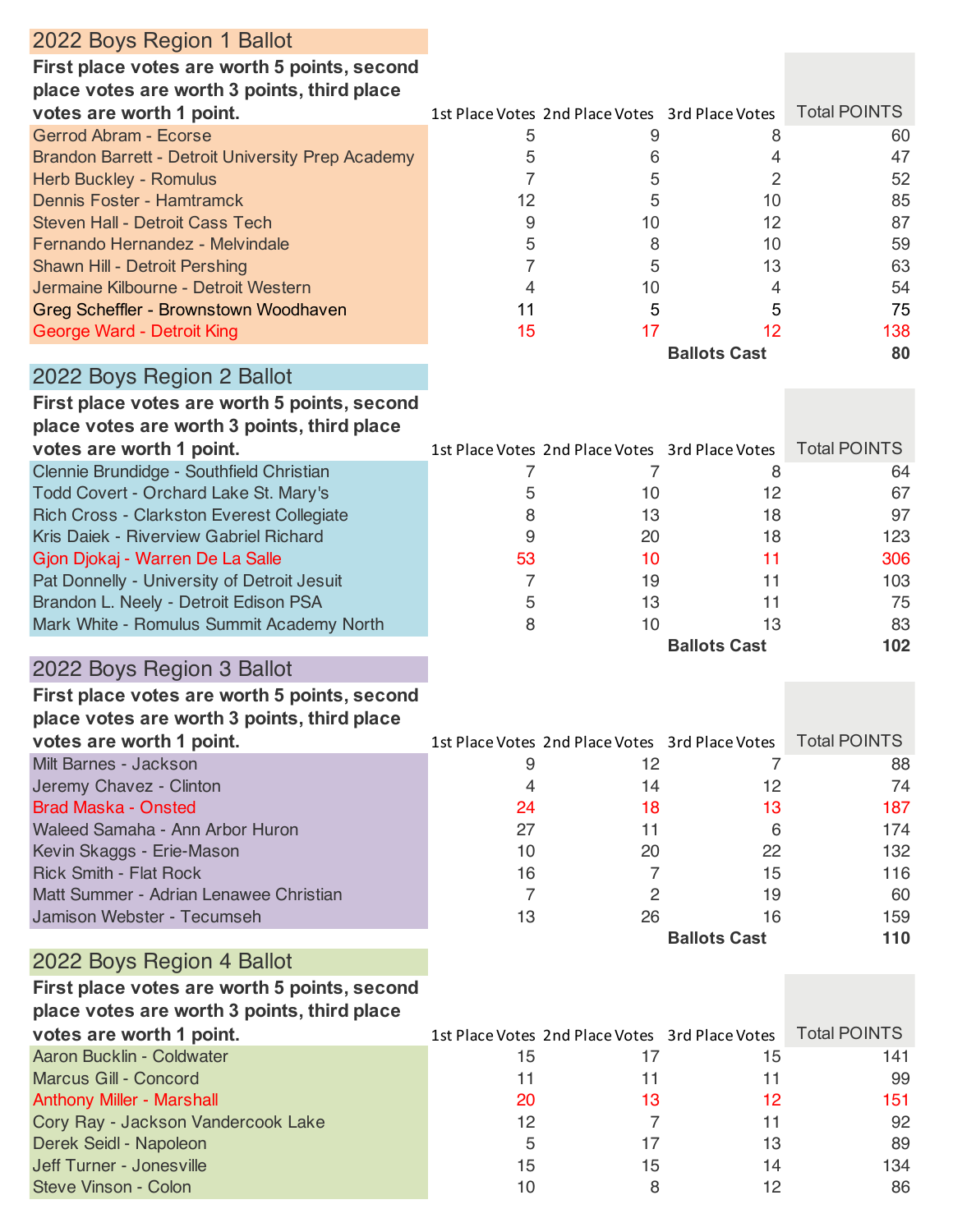#### 2022 Boys Region 5 Ballot

**First place votes are worth 5 points, second place votes are worth 3 points, third place** 

| votes are worth 1 point.          |    | 1st Place Votes 2nd Place Votes 3rd Place Votes |                     | <b>Total POINTS</b> |
|-----------------------------------|----|-------------------------------------------------|---------------------|---------------------|
| Matt Dennis - Otsego              | ხ  | 18                                              | 23                  | 102                 |
| Bryan Dutton - Richland Gull Lake | 4  | 13                                              | 18                  | 77                  |
| Dan Hoff - Watervliet             | 25 | 45                                              | 31                  | 291                 |
| <b>Randy Small - Schoolcraft</b>  | 74 | 25                                              | 19                  | 464                 |
| Corey Sterling - Benton Harbor    | 25 | 20                                              | 28                  | 213                 |
| Nate Tripp - New Buffalo          | 12 | 24                                              | 26                  | 158                 |
|                                   |    |                                                 | <b>Ballots Cast</b> | 145                 |

### 2022 Boys Region 6 Ballot

### **First place votes are worth 5 points, second**

**place votes are worth 3 points, third place** 

| votes are worth 1 point.                  |    | 1st Place Votes 2nd Place Votes 3rd Place Votes |                     | <b>Total POINTS</b> |
|-------------------------------------------|----|-------------------------------------------------|---------------------|---------------------|
| David Ingles - Kent City                  |    | 14                                              | 13                  | 100                 |
| Kent Ingles - Big Rapids                  | 5  |                                                 |                     | 45                  |
| Mark Keeler - Wyoming Tri-unity Christian | 22 |                                                 |                     | 132                 |
| Courtney Kemp - Ravenna                   | 11 | 15                                              |                     | 106                 |
| <b>Ben Perez - Lakeview</b>               |    | 6                                               |                     | 34                  |
| Chuck Rypstra - North Muskegon            |    |                                                 |                     | 40                  |
| Christian Subdon - Whitehall              | 12 | 12                                              | 12                  | 108                 |
| Keith Swanson - Holton                    |    | 11                                              |                     | 62                  |
| Andrew Worcester - Hesperia               |    |                                                 |                     | 24                  |
| <b>Rick Zoulek - Shelby</b>               | 12 |                                                 |                     | 87                  |
|                                           |    |                                                 | <b>Ballots Cast</b> | 82                  |

## 2022 Boys Region 7 Ballot

#### **First place votes are worth 5 points, second place votes are worth 3 points, third place**

| $P = 1$ , which are $P = 11$ , which is positive function to the set |    |                                                 |              |                     |
|----------------------------------------------------------------------|----|-------------------------------------------------|--------------|---------------------|
| votes are worth 1 point.                                             |    | 1st Place Votes 2nd Place Votes 3rd Place Votes |              | <b>Total POINTS</b> |
| David Chana - Grand Rapids Northview                                 | 78 | 30                                              | 19           | 499                 |
| Kyle Clough - Rockford                                               | 10 | 25                                              | 31           | 156                 |
| Keith Guy - Muskegon                                                 | 6  | 16                                              | 17           | 95                  |
| <b>Greg Immink - Grand Haven</b>                                     |    | 17                                              | 27           | 123                 |
| Kirk Kambestad - Grand Rapids West Catholic                          | 13 | 8                                               |              | 97                  |
| TJ Meerman - Grand Rapids Catholic Central                           | 25 | 24                                              | 21           | 218                 |
| <b>Tyler Schimmel - Grand Rapids Covenant Christian</b>              | 4  |                                                 | 18           | 59                  |
| Scott Soodsma - Hudsonville Unity Christian                          | 16 | 28                                              | 19           | 183                 |
| Ryan Stevens - Grandville Calvin Christian                           | 14 | 22                                              | 14           | 150                 |
| Eric Taylor - Grand Rapids Christian                                 | 9  |                                                 | 10           | 76                  |
|                                                                      |    |                                                 | Dellate Cast | 1 O A               |

**Ballots Cast 184**

| 2022 Boys Region 8 Ballot                    |    |    |                                                 |                     |
|----------------------------------------------|----|----|-------------------------------------------------|---------------------|
| First place votes are worth 5 points, second |    |    |                                                 |                     |
| place votes are worth 3 points, third place  |    |    |                                                 |                     |
| votes are worth 1 point.                     |    |    | 1st Place Votes 2nd Place Votes 3rd Place Votes | <b>Total POINTS</b> |
| Brian Dartt - Lansing Catholic               |    |    |                                                 | 48                  |
| <b>Tom Lewis - Williamston</b>               | 66 | 18 |                                                 | 395                 |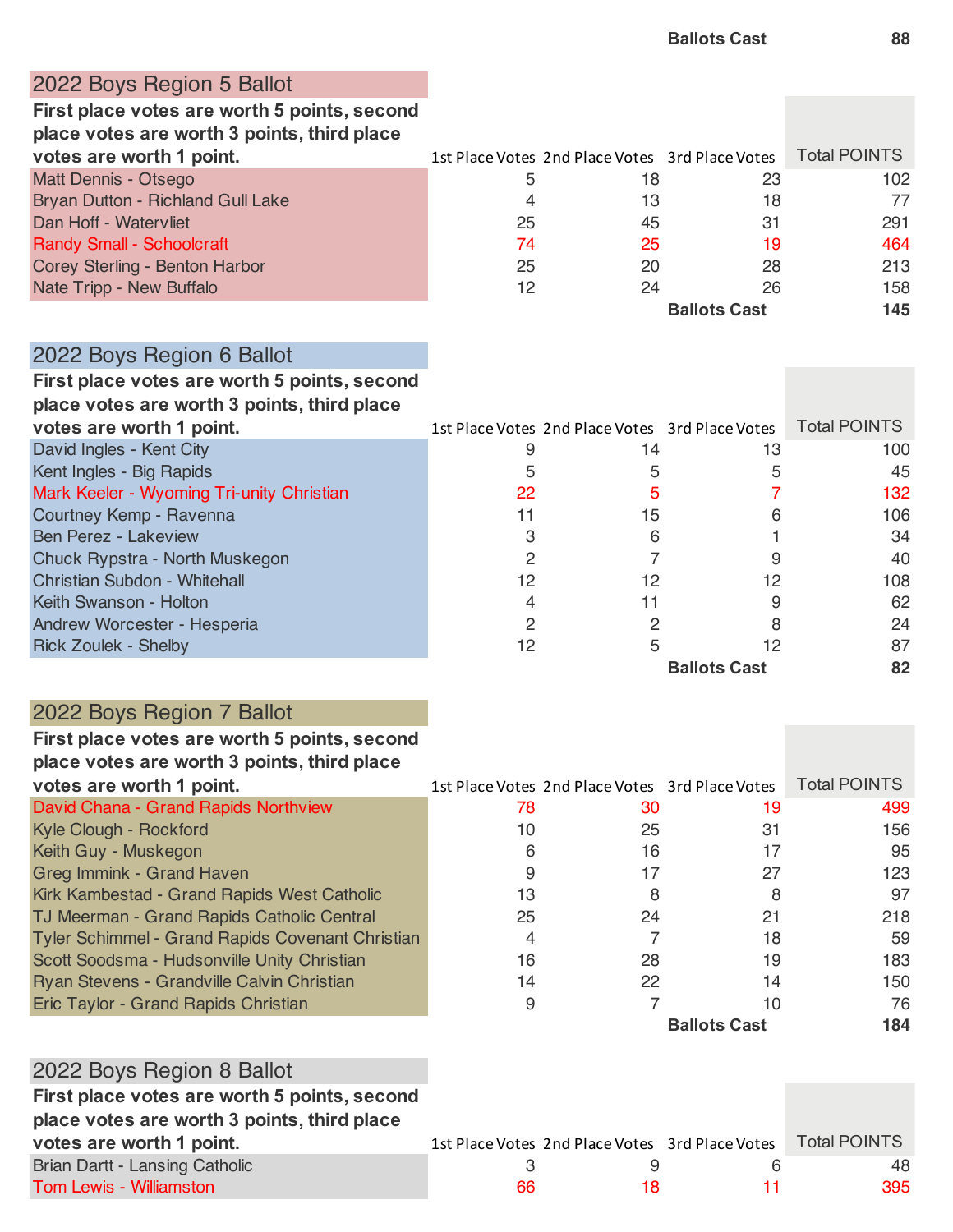| Ray Mitchell - East Lansing           | 5  | 10 | 16                  | 71  |
|---------------------------------------|----|----|---------------------|-----|
| Dominic Schneider - Pewamo-Westphalia | 11 | 18 | 16                  | 125 |
| <b>Matt Seidl - Olivet</b>            | 3  | 6  |                     | 38  |
| Gabe Sowa - Bath                      | 9  | 27 | 24                  | 150 |
| Scott Swinehart - Ionia               | 8  | 9  | 13                  | 80  |
| <b>Todd Walden - Middleton Fulton</b> |    | 13 | 12                  | 86  |
| Jeff Wonch - Okemos                   | 10 | 12 | 19                  | 105 |
|                                       |    |    | <b>Ballots Cast</b> | 122 |

## 2022 Boys Region 9 Ballot

**First place votes are worth 5 points, second** 

| votes are worth 1 point.                   |    | 1st Place Votes 2nd Place Votes 3rd Place Votes |    | <b>Total POINTS</b> |  |
|--------------------------------------------|----|-------------------------------------------------|----|---------------------|--|
| Mike Allie - Dearborn                      |    | 16                                              | 12 | 95                  |  |
| Jose Andrades - Lake Orion                 | 12 | 16                                              | 16 | 124                 |  |
| Kevin Blouin - Hartland                    | 15 | 18                                              | 15 | 144                 |  |
| Nick Evola - Rochester                     | 6  |                                                 | 16 | 67                  |  |
| Steve Laidlaw - Oxford                     | 18 | 16                                              | 21 | 159                 |  |
| <b>Todd Negoshian - North Farmington</b>   | 10 | 14                                              | 18 | 110                 |  |
| Jimmy Reddy - Canton                       |    | 20                                              |    | 106                 |  |
| Juan Rickman - Ferndale                    | 26 | 19                                              |    | 198                 |  |
| Whitney Robinson - Pontiac Notre Dame Prep | 22 | 20                                              | 16 | 186                 |  |
| <b>Todd Sander - Northville</b>            | 11 | 15                                              |    | 117                 |  |
| <b>Adam Trumpour - Belleville</b>          | 37 | 10                                              | 18 | 233                 |  |
| <b>Ballots Cast</b><br>171                 |    |                                                 |    |                     |  |

# 2022 Boys Region 10 Ballot

| place votes are worth 3 points, third place |  |  |  |
|---------------------------------------------|--|--|--|
|---------------------------------------------|--|--|--|

| votes are worth 1 point.                  |    | 1st Place Votes 2nd Place Votes 3rd Place Votes |                     | <b>Total POINTS</b> |
|-------------------------------------------|----|-------------------------------------------------|---------------------|---------------------|
| Greg Boler - Roseville                    | З  |                                                 |                     | 56                  |
| Lance Campbell - Croswell-Lexington       | 44 | 10                                              | 16                  | 266                 |
| Marvin Cushingberry - Romeo               | 6  | 21                                              | 18                  | 111                 |
| Brian Jamison - Port Huron Northern       | 21 | 40                                              |                     | 242                 |
| Corey Smith - Clinton Twp Chippewa Valley | 10 | 18                                              | 15                  | 119                 |
| Paul Tocco - Macomb Dakota                | 14 | 9                                               | 19                  | 116                 |
| Kurt Wilson - St Clair Shores South Lake  | 20 | 9                                               | 25                  | 152                 |
|                                           |    |                                                 | <b>Ballots Cast</b> | 118                 |

# 2022 Boys Region 11 Ballot

| First place votes are worth 5 points, second |    |                                                 |                     |                     |
|----------------------------------------------|----|-------------------------------------------------|---------------------|---------------------|
| place votes are worth 3 points, third place  |    |                                                 |                     |                     |
| votes are worth 1 point.                     |    | 1st Place Votes 2nd Place Votes 3rd Place Votes |                     | <b>Total POINTS</b> |
| Gary Barns - Goodrich                        | 11 | 10                                              | 15                  | 100                 |
| <b>Tim Bunch - Burton Bendle</b>             | 2  |                                                 |                     | 38                  |
| Marquis Gray - Flint Beecher                 | 22 | 17                                              | 16                  | 177                 |
| Nathan Lott - Webberville                    | 12 | 10                                              | 10                  | 100                 |
| Julian Taylor - Saginaw                      | 10 | 8                                               | 14                  | 88                  |
| Mike Thomas - Grand Blanc                    | 19 | 14                                              | 10                  | 147                 |
| Matt Weigl - Chesaning                       | 10 | 16                                              | 11                  | 109                 |
| Jay Witham - Flint Carman-Ainsworth          | 8  | 12                                              |                     | 87                  |
|                                              |    |                                                 | <b>Ballots Cast</b> | 94                  |